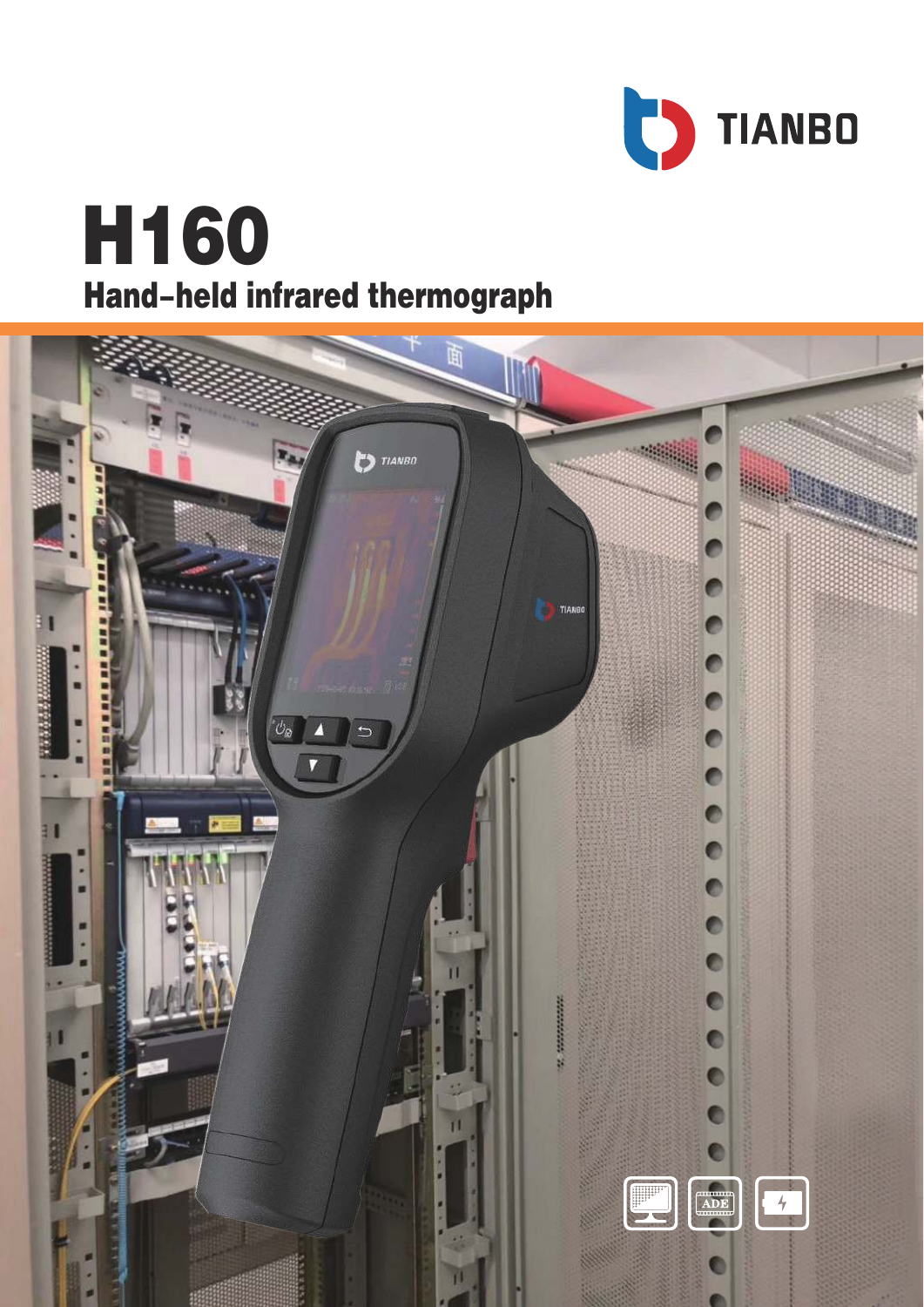

The handheld thermography camera, specially designed for temperature measurement in transformer substation. It's equipped with a  $160\times120$  resolution thermal detector. It helps the staff to quickly find the fault according to accurate temperature measurement of high temperature targets in the environment. Meanwhile it provides assistant decision and ensure safety. The device is mainly applied to various industries, such as Building, HVAC, and auto industry, etc.,

#### **Key Features**

- $160 \times 120$  resolution
- $\bullet$  320 × 240 resolution 2.4" LCD display
- Built-in rechargeable Li-ion battery
- Up to 8 hours continuous running
- Thermometry  $D: S = 75:1$ , a circular target with a diameter of 1 cm can be measured accurately within a distance of 75 cm.



#### **Functions**

#### **Thermography**

Device detects the real time temperature, and display it on the screen.

#### **Storage**

Device is equipped with replaceable memory card to store recorded captured snapshots, and important data. **Palette** 

Device supports 4 palettes

#### **Laser Light Supplement:**

Long-distance laser light supplement to point the thermography target.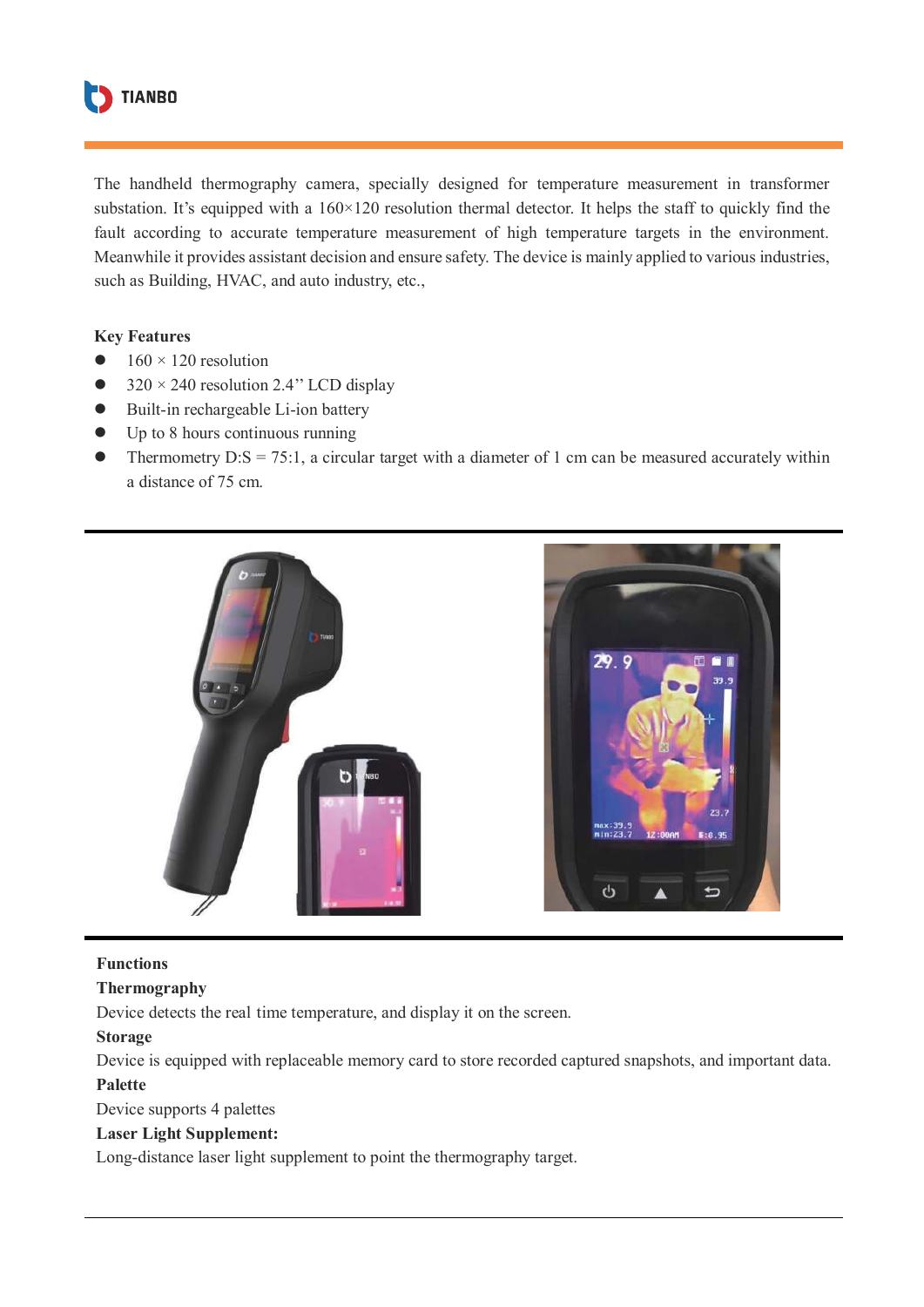

## High quality images









Shell is made of iron oxide, which can shield the external radiation and electromagnetic interference; With high temperature measurement consistency: the temperature difference between any two points is less than0.5K